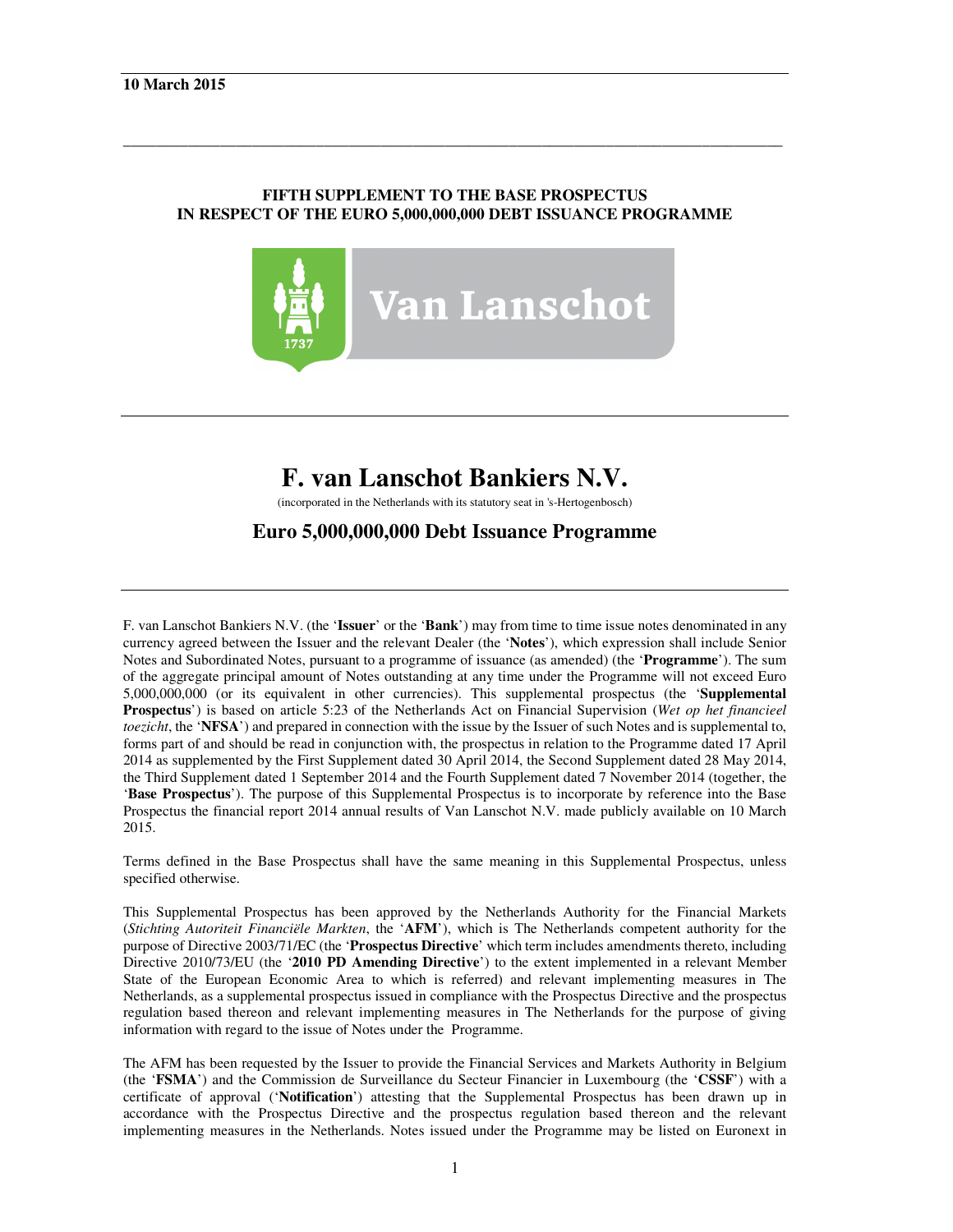Amsterdam ('**Euronext Amsterdam**'), the regulated market operated by Euronext Amsterdam N.V. ('**Euronext Amsterdam**') and the regulated market of the Luxembourg Stock Exchange.

The Programme also permits Notes to be issued on the basis that they will not be admitted to listing, trading and/or quotation by any listing authority, stock exchange and/or quotation system or to be admitted to listing, trading and/or quotation by such other or further listing authorities, stock exchanges and/or quotation systems as may be agreed between the Issuer and the relevant Dealer.

The Notes have not been and will not be registered under the U.S. Securities Act of 1933, as amended (the '**Securities Act**') and the Notes are subject to U.S. tax law requirements. The Notes may not be offered, sold or delivered within the United States, or to U.S. persons (as defined in Regulation S ('**Regulation S**') under the Securities Act), except pursuant to an exemption from, or a transaction not subject to, the registration requirements of the Securities Act.

#### **PROSPECTIVE INVESTORS SHOULD HAVE REGARD TO THE FACTORS DESCRIBED UNDER THE SECTION HEADED "RISK FACTORS" IN THE BASE PROSPECTUS.**

This Supplemental Prospectus must be read and construed together with the Base Prospectus and with any documents incorporated by reference herein (which can be found on the website of the Issuer, https://corporate.vanlanschot.nl/en/financial/debt-investors/debt-issuance-programme/), and in relation to any Tranche of Notes, this Base Prospectus should be read and construed together with the relevant Final Terms. The date of this Supplemental Prospectus is 10 March 2015 and is supplemental to, forms part of and should be read in conjunction with, the Base Prospectus.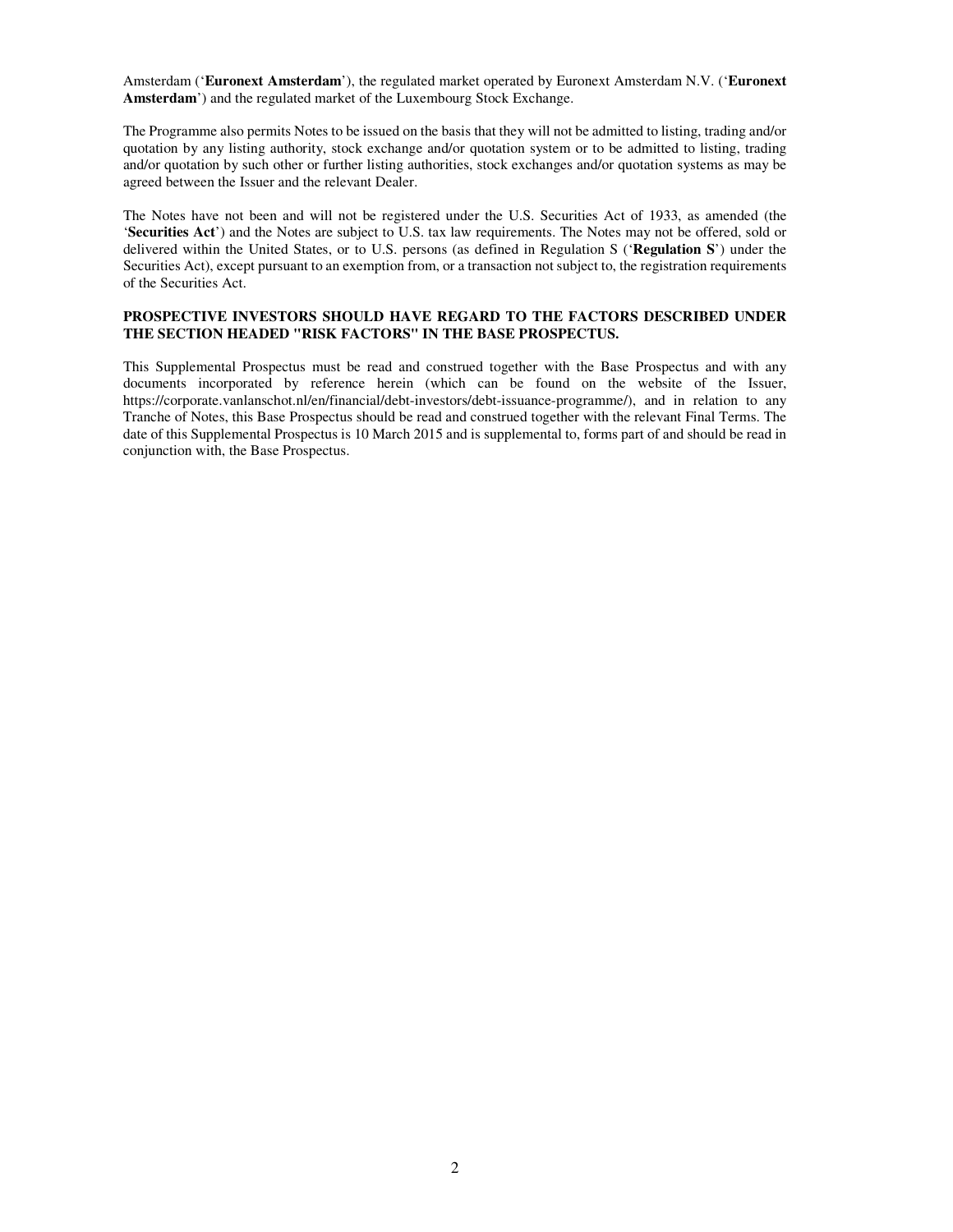## **IMPORTANT NOTICE**

The Issuer accepts responsibility for the information contained in the Base Prospectus and this Supplemental Prospectus. To the best of the knowledge and belief of the Issuer (which has taken all reasonable care to ensure that such is the case) the information contained in the Base Prospectus and this Supplemental Prospectus is in accordance with the facts and does not omit anything likely to affect the import of such information. Any information from third parties, as specified in the applicable Final Terms, has been accurately reproduced and does not omit anything likely which would render the reproduced information inaccurate or misleading. The Issuer accepts responsibility accordingly.

Application has been made for certain series of Notes to be issued under the Programme to be listed on Euronext Amsterdam and the regulated market of the Luxembourg Stock Exchange. Notice of the aggregate nominal amount of Notes, interest (if any) payable in respect of Notes, the issue price of Notes and any other terms and conditions not contained herein which are applicable to each Tranche of Notes will be set forth in the final terms (the '**Final Terms**') which will be filed with the AFM if required by the Prospective Directive and its relevant implementing measures in the Netherlands and, if applicable, will be delivered to Euronext Amsterdam, the Luxembourg Stock Exchange or any other exchange, and filed with the relevant competent authorities with an issue specific summary, on or before the date of issue of the Notes of such Tranche.

The AFM has approved the Base Prospectus and this Supplemental Prospectus in connection with the issue by the Issuer of Notes which are:

- (a) offered to the public in the European Economic Area in circumstances which require the publication of a prospectus under the Prospectus Directive, whether or not such Notes are listed and admitted to trading on any market; or
- (b) admitted to trading on any one or more regulated markets as defined under Directive 2004/39/EC of the European Parliament and of the Council om markets in financial instruments,

in any denomination as agreed between the Issuer and the relevant Dealer.

The Issuer may also issue unlisted Notes and/or Notes not admitted to trading on any regulated market in the European Economic Area and, where such Notes are, in addition, issued with a minimum denomination of at least EUR 100,000 (or its equivalent in any other currency) or otherwise fall within an exemption from the requirement to publish a prospectus under the Prospectus Directive. The AFM has neither approved nor reviewed information contained in the Base Prospectus or this Supplemental Prospectus in connection with issue of any such exempt Notes.

The Programme provides that Notes may be listed on such other further stock exchange or stock exchanges as may be agreed between the Issuer and the relevant Dealer.

If between the date hereof and the final closing of the relevant offer of Notes which requires the publication of a prospectus under the Prospectus Directive ("**Public Offer**"), or, as the case may be, the time when trading of the Notes begins on Euronext Amsterdam, the regulated market of the Luxembourg Stock Exchange or any other regulated market, a significant new factor, material mistake or inaccuracy relating to information included in this Base Prospectus, as supplemented, which is capable of affecting the assessment of the Notes arises or is noticed, the Issuer will prepare a supplement to the Base Prospectus or publish a new Base Prospectus for use in connection with any subsequent issue of Notes subject to such Public Offer or, as the case may be, such admission to trading. Such a supplement will be approved by the AFM and published in accordance with applicable law. A Notification will be provided to the competent authorities and the European Securities Market Authority. The summary, and any translations thereof required for the purpose of such Public Offer or, as the case may be, such admission to trading, will also be supplemented, if necessary, to take into account the new information included in the supplement.

The Base Prospectus and this Supplemental Prospectus are to be read in conjunction with all documents which are deemed to be incorporated therein by reference. The Base Prospectus and this Supplemental Prospectus shall be read and construed on the basis that such documents are incorporated in and form part of the Base Prospectus and this Supplemental Prospectus.

No person has been authorised to give any information or to make any representation not contained in or not consistent with the Base Prospectus, this Supplemental Prospectus, any Final Terms or any other information supplied in connection with the Programme or the Notes and, if given or made, such information or representation must not be relied upon as having been authorised by the Issuer or any of the Dealers.

Neither the Base Prospectus nor this Supplemental Prospectus nor any Final Terms nor any other information supplied in connection with the Programme should be considered as a recommendation by the Issuer, the Arranger or any of the Dealers that any recipient of the Base Prospectus, this Supplemental Prospectus or any other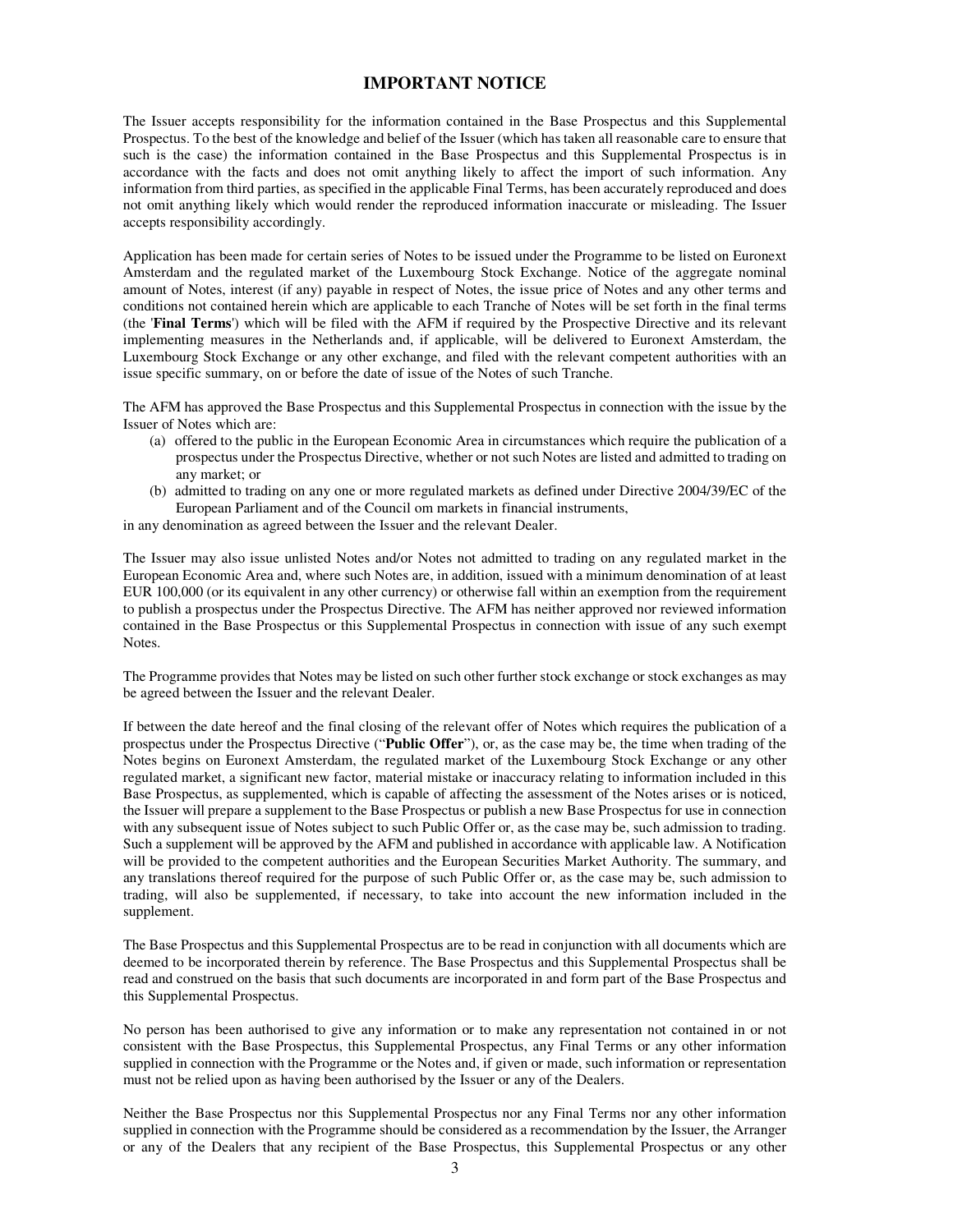information supplied in connection with the Programme should purchase any Notes. Accordingly, no representation, warranty or undertaking, expressly or implied, is made and no responsibility is accepted by the Arranger or by the Dealers (save for F. van Lanschot Bankiers N.V. in its capacity as Issuer) or any of their respective affiliates in their capacity as such, as to the accuracy or completeness of the information contained in the Base Prospectus, this Supplemental Prospectus or any other information provided by the Issuer or Van Lanschot N.V., the sole shareholder of the Issuer.

Each investor contemplating purchasing any Notes should make its own independent investigation of the financial condition and affairs, and its own appraisal of the creditworthiness, of the Issuer and Van Lanschot N.V. Neither the Base Prospectus nor this Supplemental Prospectus nor any other information supplied in connection with the Programme constitutes an offer or invitation by or on behalf of the Issuer, the Arranger or any of the Dealers to any person to subscribe for or to purchase any Notes.

Neither the delivery of the Base Prospectus or this Supplemental Prospectus nor the offering, sale or delivery of any Notes shall at any time imply that the information contained herein concerning the Issuer and Van Lanschot N.V. is correct at any time subsequent to the date hereof or, as the case may be, the date upon which the Base Prospectus has been most recently amended or supplemented or the balance sheet date of the most recent financial statements deemed to be incorporated by reference into the Base Prospectus or this Supplemental Prospectus or that any other information supplied in connection with the Programme is correct as of any time subsequent to the date indicated in the document containing the same. The Arranger and the Dealers expressly do not undertake to review the financial condition or affairs of the Issuer and Van Lanschot N.V. during the life of the Programme. Investors should review, *inter alia*, the most recent financial statements of Van Lanschot N.V. and any other relevant publicly available information when deciding whether or not to purchase any Notes.

Neither the Base Prospectus nor the Supplemental Prospectus nor any part hereof constitutes an offer or an invitation to sell or the solicitation of an offer to buy any Notes in any jurisdiction to any person to whom it is unlawful to make such an offer or solicitation in such jurisdiction. The distribution of the Base Prospectus, this Supplemental Prospectus and any Final Terms and the offer or sale of Notes in certain jurisdictions may be restricted by law. The Issuer, the Arranger and the Dealers do not represent that the Base Prospectus or this Supplemental Prospectus may be lawfully distributed, or that any Notes may be lawfully offered, in compliance with any applicable registration or other requirements in any such jurisdiction, or pursuant to an exemption available thereunder, or assume any responsibility for facilitating any such distribution or offering. In particular, no action has been taken by the Issuer, the Arranger or the Dealers which would permit a public offering of any Notes or distribution of the Base Prospectus or this Supplemental Prospectus in any jurisdiction where action for that purpose is required. Accordingly, no Notes may be offered or sold, directly or indirectly, and neither the Base Prospectus nor this Supplemental Prospectus nor any advertisement or other offering material may be distributed or published in any jurisdiction, except under circumstances that will result in compliance with any applicable laws and regulations. Persons into whose possession the Base Prospectus or this Supplemental Prospectus (or any part thereof) or any Notes come must inform themselves about, and observe, any such restrictions. In particular, there are restrictions on the distribution of the Base Prospectus and this Supplemental Prospectus and the offer or sale of Notes in the United States, the United Kingdom, the Netherlands and Japan.

The Notes have not been approved or disapproved by the US Securities and Exchange Commission, any State Securities Commission or any other regulatory authority, nor have any of the foregoing authorities passed upon or endorsed the merits of this offering or the accuracy or adequacy of the Base Prospectus or this Supplemental Prospectus. Any representation to the contrary is unlawful.

In connection with the issue and distribution of Notes under the Programme, the Dealer who is specified in the Final Terms as the Stabilising Manager (or any duly appointed person acting for the Stabilising Manager) in relation to the relevant series of Notes may over-allot Notes or effect transactions with a view to supporting the market price of the Notes of such series at a level higher than that which might otherwise prevail for a limited period. However, there is no assurance that the Stabilising Manager (or any agent of the Stabilising Manager) will undertake stabilising action. Any stabilisation action may begin on or after the date on which adequate public disclosure of the terms of the offer of the relevant Series of Notes is made and, if begun, may be ended at any time, but it must end no later than the earlier of 30 days after the relevant issue date and 60 days after the date of the allotment of the Notes of such series. Any stabilisation action or over-allotment must be conducted by the Stabilising Manager (or persons acting on behalf of the Stabilising Manager) in accordance with all applicable laws and regulations amended from time to time.

The Issuer may, in its absolute discretion, perform market making activities as a liquidity provider in respect of certain tranches of Notes, provided, however, that the Issuer always undertakes to provide market making activities should any such activities be required under any applicable law or exchange regulation.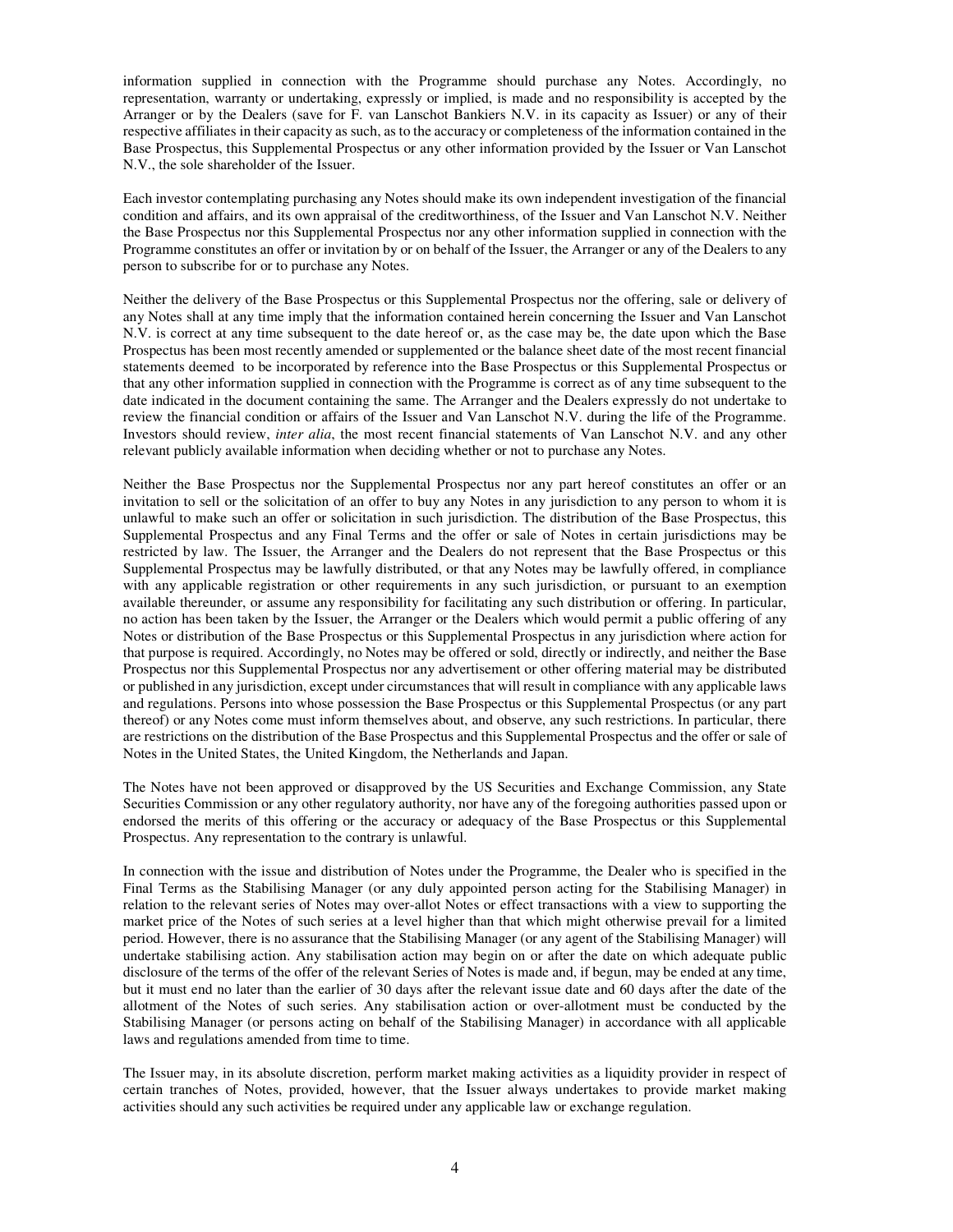The Notes have not been and will not be registered under the Securities Act and the Notes are subject to U.S. tax law requirements. The Notes may not be offered, sold or delivered within the United States or to U.S. persons, except pursuant to an exemption from, or in a transaction not subject to, the registration requirements of the Securities Act.

The Base Prospectus and this Supplemental Prospectus have been prepared on the basis that any offer of Notes in any Member State of the European Economic Area which has implemented the Prospectus Directive (each, a '**Relevant Member State**') will be made pursuant to an exemption under the Prospectus Directive, as implemented in that Relevant Member State, from the requirement to publish a prospectus for offers of Notes. Accordingly any person making or intending to make an offer in that Relevant Member State of Notes which are the subject of an offering contemplated in the Base Prospectus or this Supplemental Prospectus as completed by final terms in relation to the offer of those Notes may only do so:

- (i) in circumstances in which no obligation arises for the Issuer or any Dealer to publish a prospectus pursuant to Article 3 of the Prospectus Directive or supplement a prospectus pursuant to Article 16 of the Prospectus Directive, in each case, in relation to such offer; or
- (ii) if a prospectus for such offer has been approved by the competent authority in that Relevant Member State or, where appropriate, approved in another Relevant Member State and notified to the competent authority in that Relevant Member State and (in either case) published, all in accordance with the Prospectus Directive, provided that any such prospectus has subsequently been completed by final terms which specify that offers may be made other than pursuant to Article 3(2) of the Prospectus Directive in that Relevant Member State and such offer is made by one of the persons mentioned in the relevant final terms during the Offer Period specified for such purposes therein.

Neither the Issuer nor any Dealer have authorised, nor do they authorise, the making of any offer of Notes in any other circumstances.

To the extent that there is any inconsistency between (a) any statement in this Supplemental Prospectus or any statement incorporated by reference into the Base Prospectus by this Supplemental Prospectus and (b) any other statement in or incorporated by reference in the Base Prospectus, the statements in (a) above will prevail.

Save as disclosed in this Supplemental Prospectus, no other significant new factor, material mistake or inaccuracy relating to the information included in the Base Prospectus has arisen or been noted, as the case may be, since the publication of the Base Prospectus.

In accordance with article 5:23(6) of the NFSA, investors who have agreed to purchase or subscribe for Notes issued under the Euro 5,000,000,000 Debt Issuance Programme before publication of this Supplemental Prospectus have the right, exercisable before the end of the period of two working days beginning with the working day after the day on which this Supplemental Prospectus was published to withdraw their acceptances.